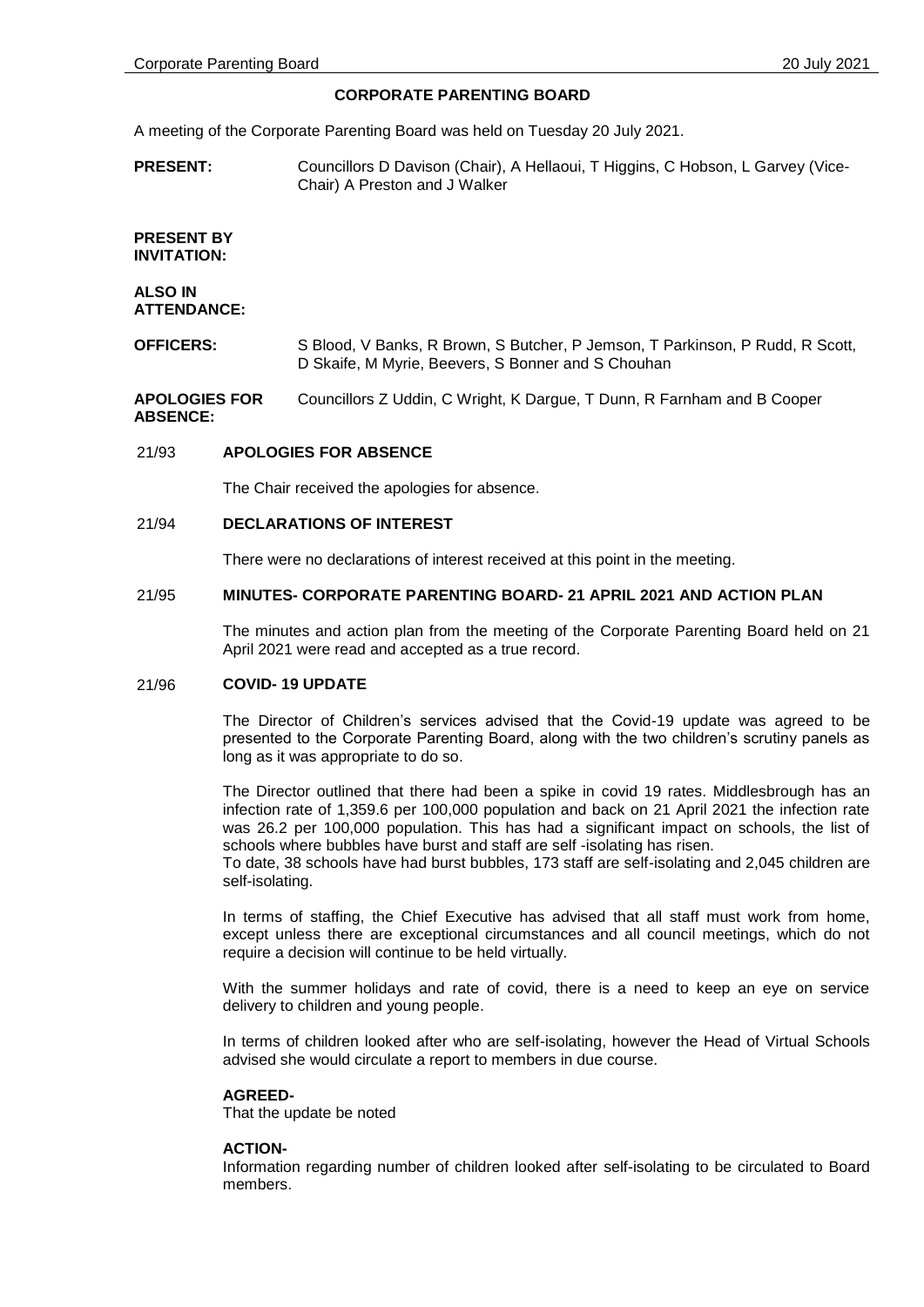## 21/97 **PARTICIPATION OF CHILDREN AND YOUNG PEOPLE**

The Chair welcomed the Head of Strategic Services and Participation officer to the meeting.

The Head of Strategic Services outlined that the participation work-stream has been a victim of Covid, as the suspension of physical meetings has had an effect on participation of children and young people nationally. Covid has affected how the Council has been able to progress the voice and influence and strategic planning. Children and young people have been involved in the past year with virtual learning so there was a degree of screen fatigue and therefore trying to engage outside school virtually has been difficult at times.

To conquer this, the team have redesigned the Participation Strategy, with the focus on recovery. To assist with this, the Head of Services had used vacant positions to resource a company called Participation People, who will work with the Council to deliver a year Participation Service for children and young people in Middlesbrough.

Participation People deliver award-winning youth voice development & evaluation projects and training, with public and charity organisations across the UK. They have worked with/are continuing to work with other local authorities including Birmingham, Greenwich and Dorset and the Participation People contributed to achieving the highest election turnout in a seven year history of the Young Mayor scheme, standing at 73% of young people voting in the London Borough of Newham Council.

The Team have developed a road map and this will be delivered to the Participation and Communication Board, which will outline the key pieces of work to be undertaken.

Some of the work which Participation People will be involved in is as follows:

- Over the next 6 months, the will be working on a campaign to support our understanding of identity of young people and families in our town to improve the way the Council support them. Looking at "what makes me", which was highlighted in the Ofsted Inspection report.
- There will be a focus on youth participation and engagement events that will be ran over the next 12 months for Middlesbrough Youth Participation champions and Corporate Parents.
- Re-design the engagement strategy to support how we can engage young people after lockdown.
- Strengthen the involvement of SEND children and young people and hard to reach group in all participation activities.

In terms of good news stories, the Head of Strategic Services advised the following:

- One of the Care Leavers, Xavier started his apprenticeship with Middlesbrough Council as the new Youth Training Development Officer.
- 2 of our young people from the Care Leavers Forum have been asked to join the Middlesbrough Family Placement Panel.
- Working closely with the SEN team to start developing a new SEN focus group for young people.
- The Participation Team are working with the Task and Finish group for NEET/Care leavers in order to make opportunities more available to our young people.
- Our young people did a great job attending the briefing for 'Your Voice and Influence' as part of 'Our Middlesbrough Family Week'. They had lots of comments about how well they spoke.
- There was now and award dedicated to Middlesbrough Children Matter in the Civic Community Awards 2021.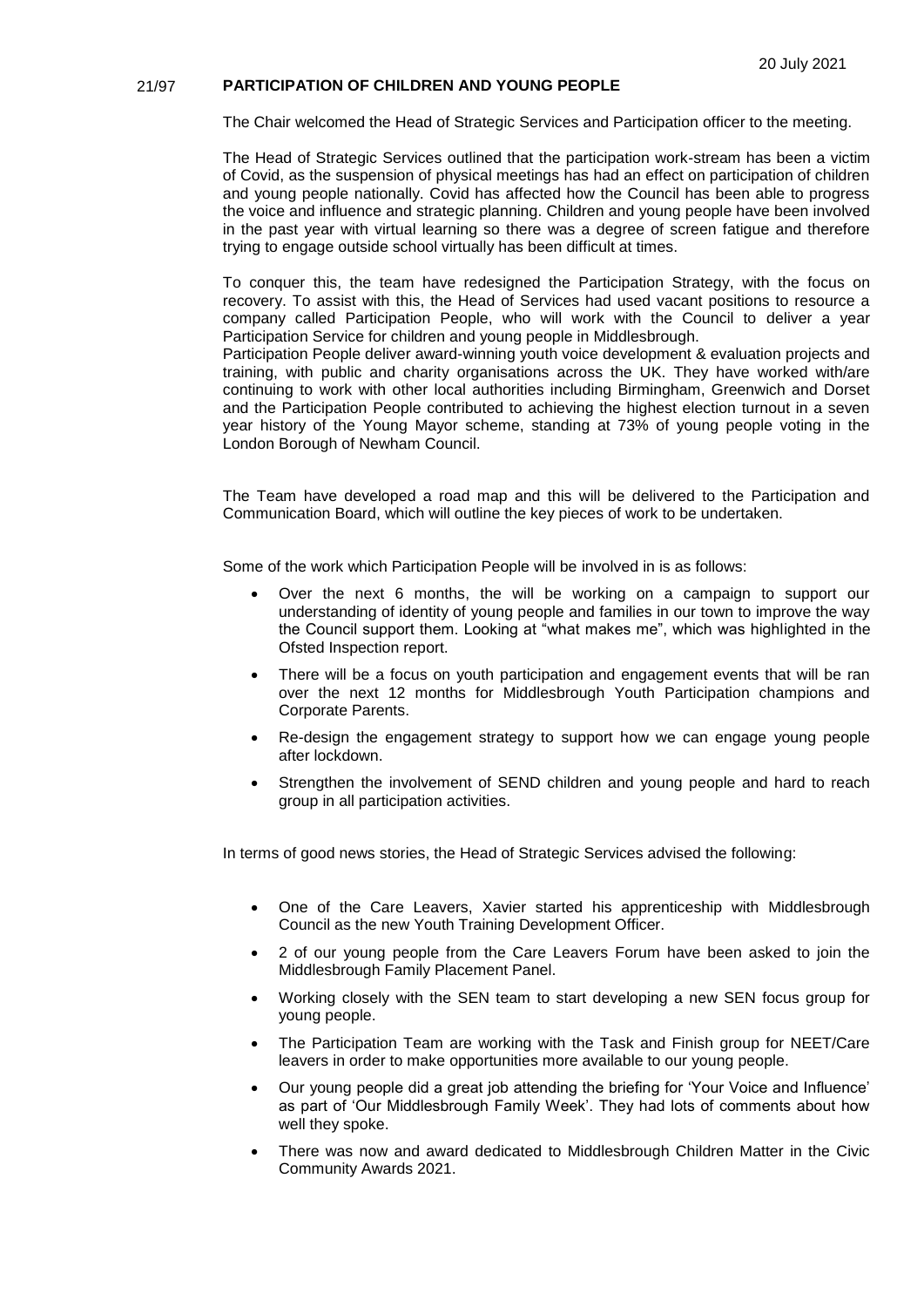The Head of Strategic Services brought the Participation Officer in to provide information to the Board on the participation groups (Children in Care Council (CICC) and Mini Children in Care Council (Mini CICC).

He advised the Board of the following:

- There has been difficulty holding these groups due to Covid, however the first virtually meeting took place with 5 young people which was fun.
- Number are improving but they are waiting for face to face meeting and they are excited for this.
- Young carers have also shown interest in the Care leavers forum, but again they are waiting for the forum to be held face t face before they commit.
- Regardless of this, the Participation officer outlined that there has been ore engagement from Young People in both groups through weekly phone calls and the Pathways Team have been working closely with the Participation Team to introduce care leavers to the forum.
- Some of our young people from both groups met with Ofsted during the inspection.
- More engagement from Social Workers and IROs passing on young people who may be interested in joining our groups.

#### Next Steps for CICC and Mini CICC

- 1. Continue to increase engagement working with others across Children Services who can refer young people
- 2. Start planning for our first face to face meeting
- 3. Agree on workshops that will take place once lockdown has finished
- 4. Start focusing on how we will make a difference across Children's Services by using the groups voice

#### Next steps for Care Leavers Forum

- 1. Continue to engage with new members who are interested in joining the forum.
- 2. Put together a proposal of events for Care Leavers Week
- 3. Plan how we want the group to run after lockdown

Following the Presentation, a Board member queried how many young people were involved in the participation groups. In response, the following information was provided:

- Youth Council- between 10 and 20 members
- Mini CICC- 5- 6 young people
- Care Leavers forum- 5 members with 3 consistent members.

The Participation officer outlined that the youngest young person they speak to is 8 years old and eldest was 24.

Outside the groups, the Team have been engaging with young people, through surveys in the schools. A Board member asked whether there were comparators e.g 5 children out of how many children looked after and also the questions asked in the questionnaires. The Head of Strategic Services outlined that this would be circulated to members.

A Board member also outlined that we should celebrate that young people are joining but we should look at different ways of how we can make the groups more appealing. However the groups made up a small part of the participation that was taking place.

In terms of apprenticeships, the Chair queried whether the Council kept in touch with our care leavers who hold apprenticeships and whether there was a possibility to offer more to care leavers.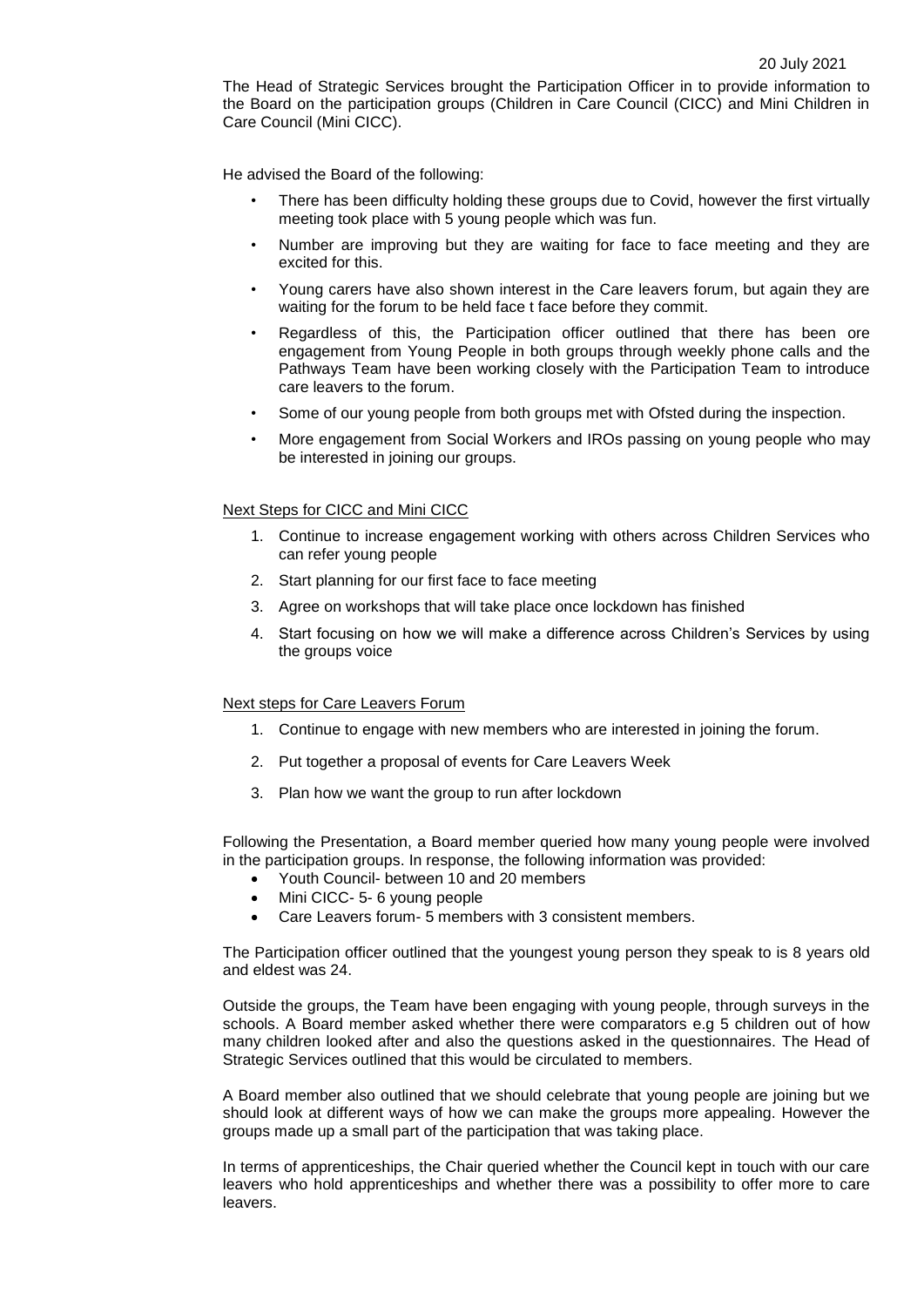The Participation Officer advised that there is a task and force group so we are aware of job opportunities and ensure these go out through the text and email service. The Head of Looked after Children and Corporate Parenting also advised that the group meet monthly to review all care leavers who are NETT and this is done in participation with virtual schools, community learning and youth offending service and additional partners. They group look at opportunities as well as apprenticeships.

In terms of social media, the team would be working with Participation People to find out what means/apps of communication they use and this will be rolled out with Middlesbrough young people.

The Care leavers forum have a whatsapp group, and the Voice of the Child have looked at setting up a social media plan e.g. facebook, twitter etc.

#### AGREED:

- 1. That the information be noted
- 2. That comparative numbers relating to CICC, Mini CICC and Care leavers be circulated to the Board.

# 21/98 **PERFORMANCE FIGURES ALIGNED TO THE CORPORATE PARENTING STRATEGY**

The Analytics Manager was in attendance and provided the Board with information relating to the Corporate Parenting Board scorecard.

The main points to note were as follows:

#### **Numbers and trends**

# **CP1- Number of children in care in Middlesbrough-Trend**

- Children looked after numbers have vastly improved, dropping down below the 550 mark for the first time in 13 months and continue to decrease month on month.
- Children looked after were down 19% in comparison to the same point last year and 24% down in comparison to the highest number recorded in July-2020 at 692.
- In recent months between May and June this year Children looked after have decreased by 2.1%, below the 2020-21 target.

# **CP2- Gap between Middlesbrough and Regional Children in care Rate per 10,000 – Trend**

- The rate of Looked after Children per 10,000 started to steadily decline in August-2020, recently reaching the lowest rate in 13 months at 56.51 - a 8.4% decrease in comparison to the same point last year.
- Though still remain above all external benchmarks, we are showing significant improvement.

### **CP3. Ratio of children entering to leaving care – Trend**

The ratio of children starting a period of care was showing a steep decline, while those ceasing a period of care is showing a sharp increase. The ratio of children entering to leaving care was down by 81% in June-21, in comparison to the highest point in Aug/Sept-20. The current value is below the 2020-21 target.

### **CP4. Proportion of total CS budget spent on CiC services – Trend**

- The proportion of total Children's Services budget spend on Children in Care services has improved significantly since Sept-20 at 79.40%.
- Though in comparison to Q4 2020-21 the proportion has increased by 1.4% in Q1 2021-22, remaining above the 2020/21 Target by 3.3%.

# **CP5. FTE Caseloads between 15-20 – Trend**

- FTE Caseloads between15-20 reveals the peak caseload % was in January 2021 at 41.80%, still 2.9% below the 2020-21 target.
- The steady decline started in February -2021, slightly peaking in May- 2021, improving to 28% in June-21.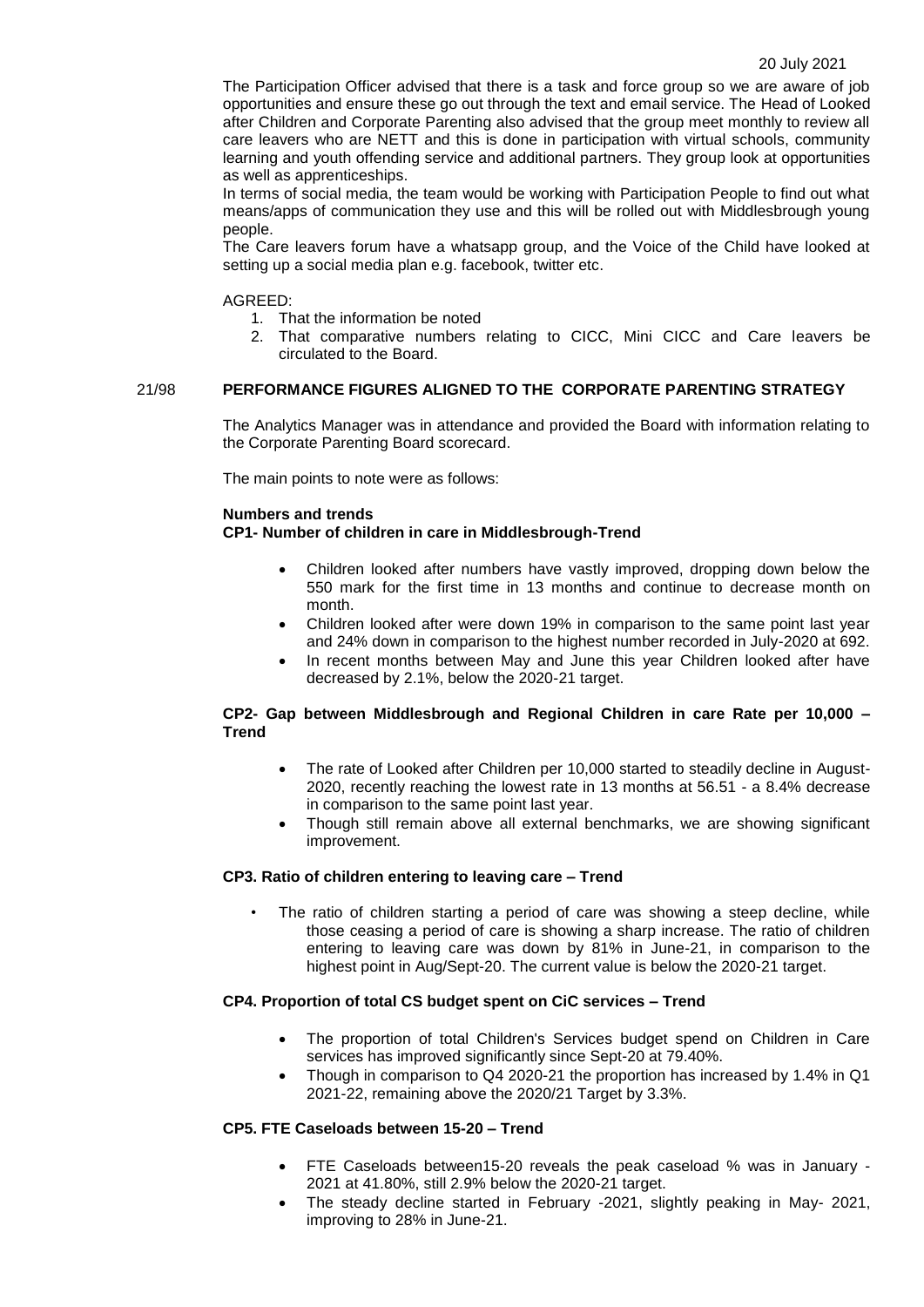## **Permanency**

# **CP6. Average number of weeks children spend in care (Ceasing Care in Month) – Trend**

- The average number of weeks' children spend in care displays peaks in January 2020, with the highest recorded in Aug-20 at 361.00, a 162.45% difference between the lowest number of weeks recorded in June-2020.
- Since the peak, the average number of weeks have improved, falling below the 2020-21 Target. This highlights the positive turnaround for children in care, with increases in those ceasing care month-on-month.

# **CP7. % of CiC where plan of permanence has been ratified – Trend**

 The % of children in care where a plan of permanence has been agreed gradually increased month-on month, recently exceeding the 2021-21 target by 4% in June-21. This highlights that the timeliness of permanence agreements are significantly improving.

## **CP8. % of permanence arrangements resulting in Special Guardianship Order (SGO) – Trend**

 The % of permanence arrangements resulting in SGO was above the 2020-21 target, 20%, across all recorded months. The highest recorded % was in November-2020 at 30%, a 6% difference in comparison to June-2021 at 24%.

# **CP9. % of Children in Care placed with parents on care orders at home – Trend**

 The number of Children in Care placed with care orders at home exceeds the 2020/21 target across all months, peaking in Sept-2020 at 15%. In recent months the % has slowly declined, reaching the lowest in June-21 at 11%, a 2% decrease in comparison to 13 months prior.

### **CP10. % of CiC secured in adoptive placements VS % of Children Adopted – Trend**

 The number of children that secured an adoptive placement remains relatively stable, reaching 4% in July/Aug-20. The significant improvement of CLA numbers in the last 6 months has had an impact on the slight decline in both the number adoptive placements and the number of children adopted.

### **CP11. Average time in days between entering care and placed in adoptive placement-Trend**

 There was no data due to ALB who do the data for the country had changed the indictor, and therefore there were finding a slightly different indicator and would report at the next meeting.

### **Sufficiency and Placements**

### **CP12 % of CiC placed outside of 20 miles of home postcode - 12 Month Trend**

 The % of children in care placed outside of 20 miles of home postcode remained above the 2020-21 target, 15%. The % remained relatively stable ranging from the lowest recorded % in Nov/Dec-2017 at 17% to the highest recorded in June-21 at 20%. The average % of children in care placed outside of 20 miles of home postcode averages at 18% over the last 13 months.

### **CP13 and CP14 - 12 Month Trend (% of Children in care placed in in-house foster placements VS % of Children in care placed with Connected Carers)**

 The % of children in care placed with Connected Carers continues to be the higher % of placement types, accounting for 21.8% of all CLA placements in June-2021. Though the % of In-house foster carer placements showed a steady improvement since Feb-20, reaching 21.7% in June-2021 - only 0.1% difference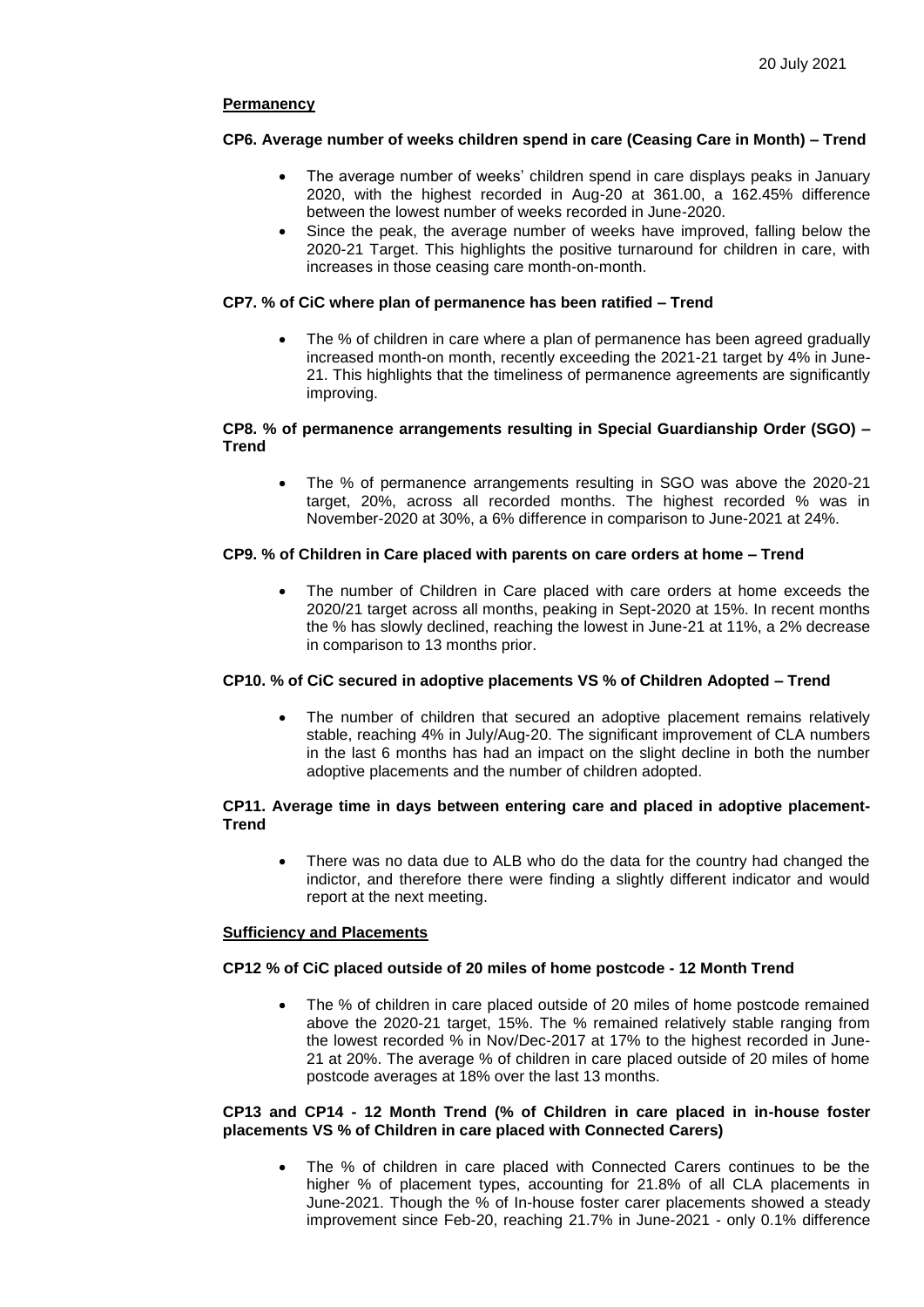when comparing to Connected Carers. Both placement types began to outperform the 2020-21 targets in May-2021.

### **CP15 and CP16 - 12 Month Trend (% of Children in care in residential placements VS % of Children in care in external residential placements)**

- The % of children in residential placements and external residential placements remain above the
- 2020-21 targets across all recorded months.
- The actual number of residential and external residential placements has remained stable but increased as a proportion of the overall CLA total, which itself is decreasing dramatically.
- The % Children looked after in residential placements has reached 14% in June-2021, a 1.6% increase in comparison to 13 months prior, and the % of external residential placements reached 9.3%.

# **CP17. % of CiC in single placements in last 12 months - 12 Month Trend**

- The % of children in care in single placements in the last 12 months has remained below the 2020-2021 target in all months recorded, other than in March- 2021 when the % peaked to 85.5% - 15.5% above the outlined benchmark.
- The % declined since the peak, reaching 64.9% in June-2021.

# **CP18. % of Care Leavers remaining with former foster parents – Trend**

- The % of Care Leavers remaining with former foster parents began to gradually improve in March-21, recently reaching the highest % recorded in May-2021 at 13.1% - a 2.1% increase in comparison to 13 months prior.
- Care Leavers remaining with former foster parents slightly declined in June-21 but still remains above the 2020-21 target.

## **CP19. % of CiC/CL placement breakdowns in last 12 months**

- The % of children in care/care leaver breakdowns in the last 12 months seen a considerable decrease
- since Jan-21, reaching the lowest recorded in May-2021.
- The % increased in June-21 by 0.7%, though this could be due to the increase in Care Leavers and
- Children looked after ceasing care.

### **Quality and Impact**

### **CP20. % of FFF young people who were on the edge of care and did not become Looked After**

- The % of FFF young people who were on the edge of care and did not become CLA has been relatively stable, with a steep decline in Nov-20 when the number of children in care was relatively high.
- In recent months the % has been 100% 20% above the 2020-2021 target.

### **CP21. Number of IRO challenges resolved at Stage 1 or 2 (i.e. informally or first formal stage)**

• The number of IRO challenges resolved at Stage 1 or 2 was extremely low in September-2020, and has seen steep increases across recent months reaching 100% in December-2020, February-2021 and April-2021.

**CP22. % of Post 16 Children in care in Education, employment and Training – Trend**

The % of Children in Care Post 16 in EET continued to improve in recent months, reaching the highest % recorded in April-2021 at 70%, since declining 1% in May/June-2021 which still remains above the 65% 2020-2021 Target.

# **CP23 - % of Care Leavers in Education, employment and Training - Trend**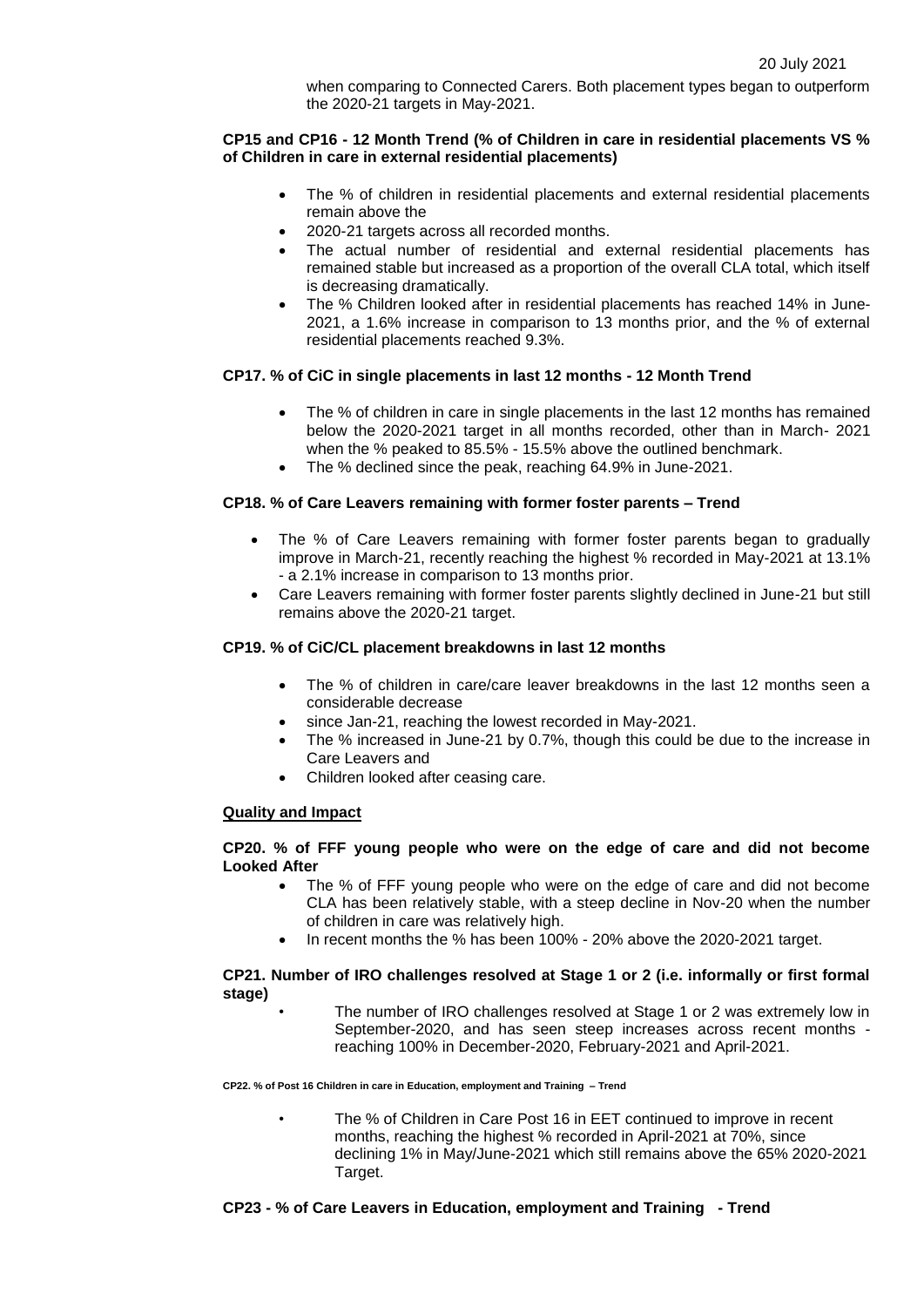- The % of Care Leavers in EET remained relatively stable across all recorded months, until Nov-20
- when the % started to decline reaching the lowest % in March-21 at 39%.
- However the % increased by 4% in June-21, at 43% remaining below the 2020-21 Target.

## **CP24 - % of Care Leavers in Suitable Accommodation – Trend**

- The % of Care Leavers in suitable accommodation out performed the 2020-21 target from November to December 2020 - reaching 96%.
- This was followed by a slight decline in March- 2021, reaching 86%, which increased by 3%, to 89% in June-21.

The Manager was thanked for this presentation, following which a number of questions were raised:

Firstly a member queried why single placements had increased. In response, the Director advised that generally it was usually if the child had complex needs. Sometimes being in a group isn't for the child and the emotional, health and wellbeing of the child and young people was paramount.

With regards to Children and young people being placed 20 miles away, the Chair queried what was being done to address this. The Director advised that wherever possible, the Local Authority try to place children in Middlesbrough and are trying to recruit foster carers. Middlesbrough do have their own children's homes as well as future for families (edge of care to prevent young people entering care) and Daniel Court (9 beds for young people). A child or young person may have to placed outside the areas due to their needs, however this would require Director approval. Middlesbrough has been successful in bringing back some young people into foster placements with the help from Future for families and Innovate.

Future for families have been working with Innovate have looked at the number of children and young people who have been placed outside the area but can be returned to Middlesbrough. Future for Families currently have 3 young people living in the Hub and are working for 43 young people who they are working with to try and prevent them entering care.

A member queried what proportion of foster carers working with Middlesbrough live outside the borough and it was advised that this information would be provided at a future meeting.

Another Board member enquired about staff within social care, in terms of their Caseloads./ welfare of staff/ satisfaction rates of social workers

In response, the Director advised that there were currently three managed teams, the first aligned to the looked after children service, and the others assigned to assessment service and are working to help reduce numbers of caseload numbers.

Caseload numbers have come down for some social workers, average caseload was 19.6 but within the Children looked after it was slightly lower between 15 and 19. Caseloads were regularly reviewed.

The Council do have agency workers however most recently had launched a workforce development strategy and within the Strategy, there was a section on recruitment and retention. The Council were looking for experienced social workers and have factored in a golden hello to ensure our salary was matched with neighbouring authorities and after a year they fall in line with the retention wage.

A question was raised as to whether it would be possible to take on apprentice social workers, who would then become experienced social workers. In response, the Director outlined that Middlesbrough do grown their social workers and welcome talented people and who have resource workers who are talented. However due to the complex cases, it was not possible to address this was possible.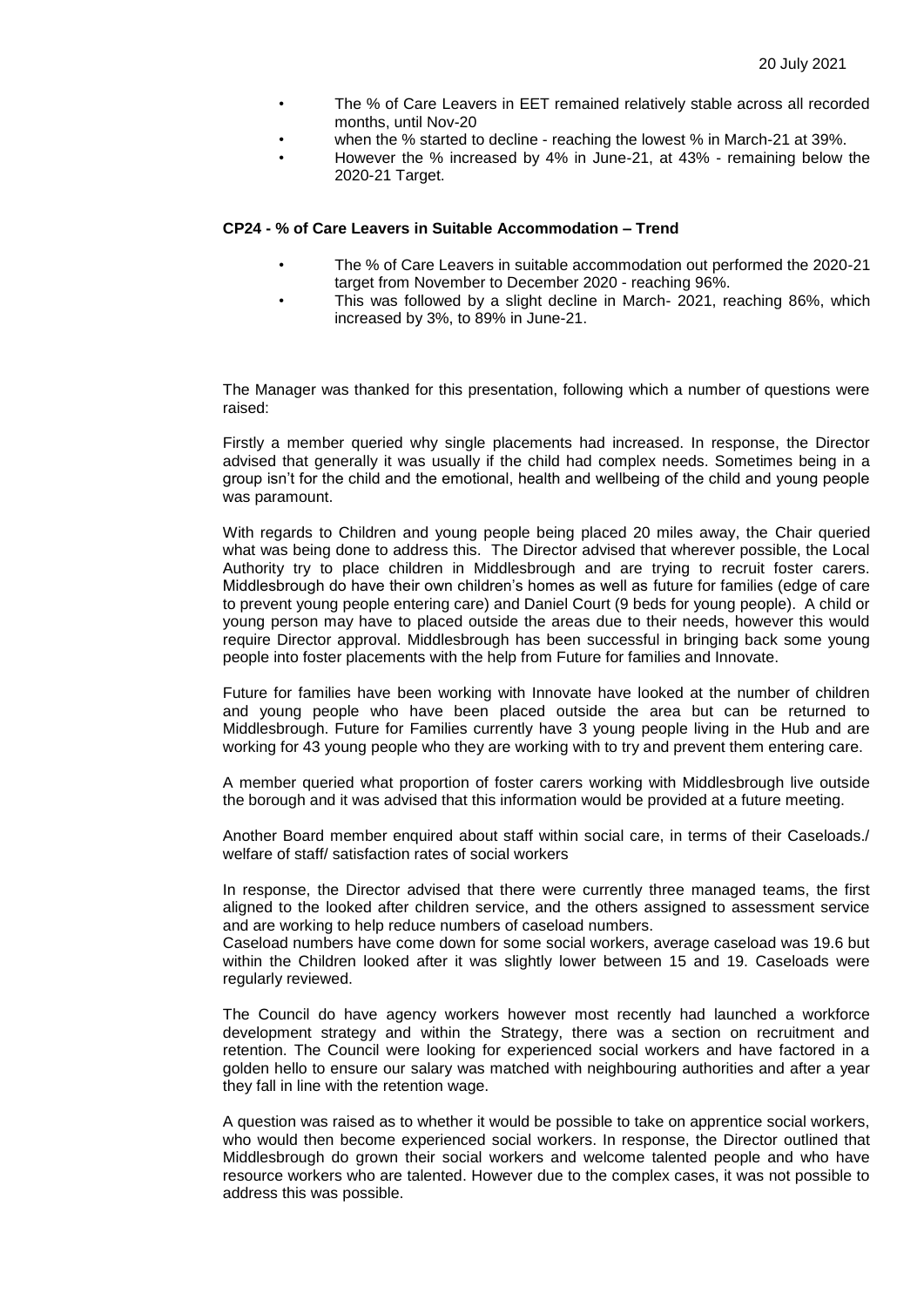Lastly, the education of our children looked after was posed and the Head of Virtual Schools, advised that during Covid, children have continued to attend school and most thrived having the smaller ratios during lockdown. Key stage 4 and GSCE results would be analysed and sent to the Virtual school government body prior to being presented to the CPB.

#### **AGREED- That the date be noted.**

#### 21/99 **MIDDLESBROUGH FOSTERING ANNUAL REPORT**

The Head of Residential Services provided an overview of the Foster Carer data set for 2020/21. He advised that the report sent to the DFE was huge and therefore the information has been streamlined, however if members wished to have the full report could be sent to Members if required.

The Residential Manger provided details in relation to the following:

- Fostering Households as of 31 March 2021 there were 145 number of households and 264 places.
- Fostering Households by Care type- the Board were advised that those offering longer term placements had reduced and this was part of the recruitment strategy in the future, this included speaking to short term foster carers regarding their terms. There was an increase of foster to adopt and work was underway with a number of connected carers who had a special guardianship order (SGO)
- Number of households approved in the year (and trend)- see above
- Placement use at 31 March 2021- there were currently 160 children placed with foster carers; 45 vacant places; 55 places not available (due to needs of the child or illness of foster carer) and 4 short break placements.
- De-registerations in the year and reasons- 2 foster carers de-registered last year as they decided to care for the children for longer term under a SGO; 11 foster carers left the service or to work in other areas; 11 left due to standard of care issues. The average of de-registrations is about 10% so Middlesbrough is slightly higher, however this could be down to a number of issues.
- Application in the year by status
- Number of not available places at 31 March 2021 and reasons- key information regarding
- Number of Carers at 31 March 2021 by ethnicity- foster carers are predominantly white British (235 out of 248 foster carers) however part of the recruitment strategy was to recruit foster carers from other ethnicities.
- Number of Carers at 31 March 2021 by training status- the training for foster carers has gone from strength to strength. There had been 199 work books completed and the service have developed their own training offer and since this going live there have been 380 courses completed by foster carers. There was a robust training offer and the service was now looking at designing further training surrounding life story work etc.
- Complaints- there had been 1 complaint which was not upheld, this was dealt with swiftly.
- Allegation- 6 allegation were raised (4 made by children and 2 made by other sources)

 $\bullet$ The Manager finally stated that he wanted to praise the foster carers during the last 18 months due to the unprecedented pressure covid-19 had placed on them. He advised that nationally foster carers numbers were low, however Middlesbrough was working with their partners in practice in North Yorkshire at ways they recruit foster carers and there was currently a recruitment campaign in place.

The Manager had also met with the Commissioner, who had provided details of local authorities who were seeing an increase in foster carer numbers (Wakefield and Bradford for example) and Middlesbrough were in conversation with them. There was a shortfall in foster carers for those to care for a child with disabilities; teenagers ; children unaccompanied and sibling groups and the service was currently looking to recruit foster carers to the Future for families service. As part of the medium term financial plan, there would be an increase in child age allowance to support foster carers.

In terms of marketing, there were adverts in Jobs North East, Twitter, facebook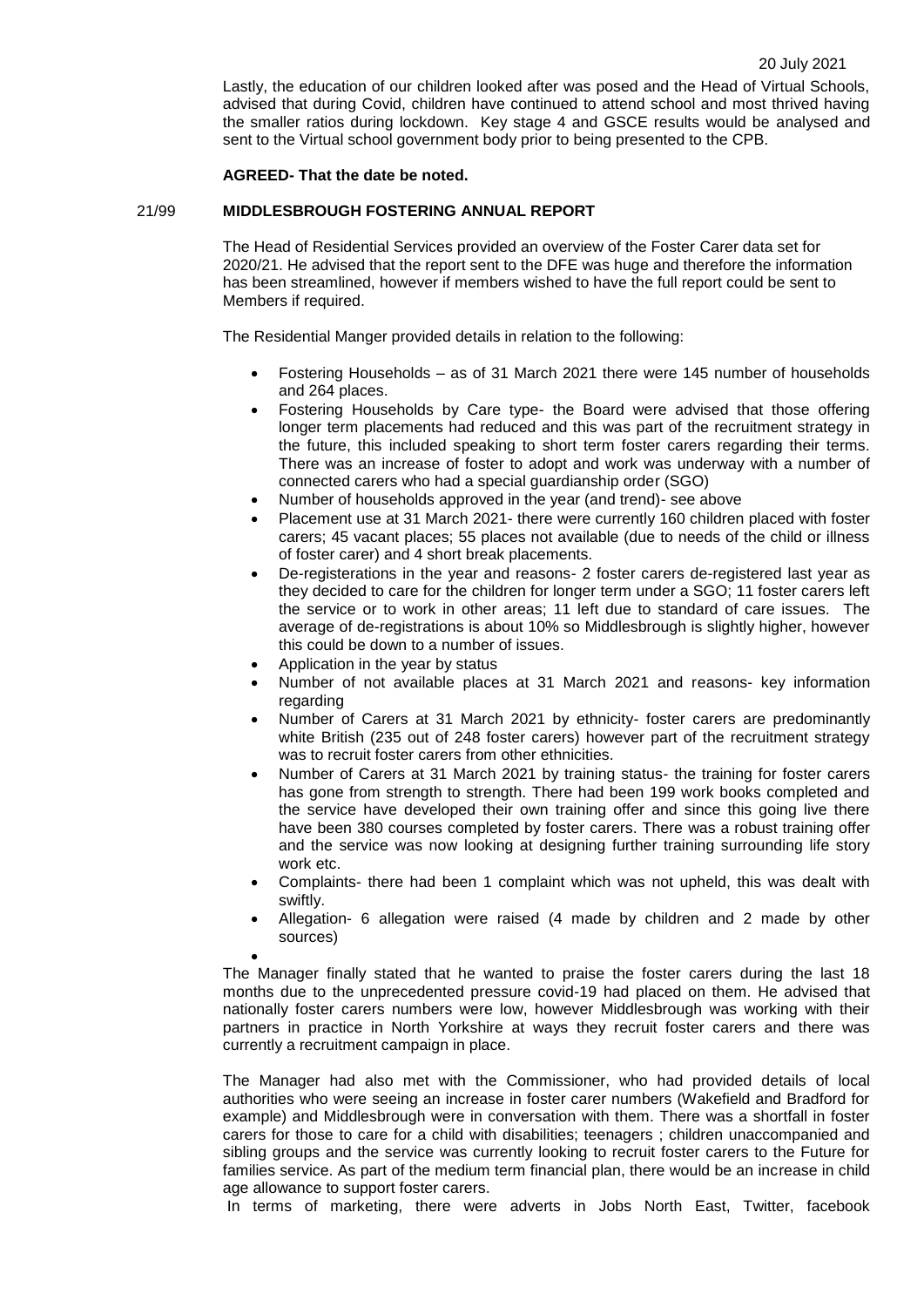lovemiddlesbrough magazine, discussing with a foster carer to speak on the radio and a social worker wrote an article regarding what it is like to be a foster carer for the lovemiddlesbrough magazine.

The Manager outlined that after discussions with their partners in practice in North Yorkshire, they would be focusing their recruitment in September and January. Middlesbrough have a 16.2 % requests but nationally recruitment for foster carers are low- it was the same trend across local authorities and private adoption agencies.

A Board member also outlined it would be useful to have something to give to prospective foster carers ( a news article or a poster). She advised that care leavers were looking at developing feedback forms and it may be useful to put feedback/ stories from foster carers into a booklet. This idea was applauded by the Board and further discussions would take place.

The Chair thanked the Manager and Board Members for their contributions.

AGREED- That the update be noted.

#### 21/100 **ANY OTHER URGENT ITEMS WHICH IN THE OPINION OF THE CHAIR, MAY BE CONSIDERED.**

#### **Ofsted Focus Visit**

The Director of Children's Services advised that there had been an Ofsted Focused Visit and the report was published on 15.07.2021. The Director outlined she would circulate a presentation to Board members and if there were specifics that the Board members wishes to focus on, this could be added to the agenda going forward.

The visit was conducted by 4 social care and 1 educational inspector , who looked at the service with a covid lense.

They were generally pleased with the Local Authority had dealt with the situation and Middlesbrough had put in place the major incident plan swiftly and we put in place new ways of working across the Council.

There were some positive comments made in relation to partnerships, especially the way the local authority engaged with schools , however there were comments made that the Local authority need to understand more about children missing from education.

In terms of main findings:

- Demand for children's services has steadily increased over the past year
- Front door work has improved.
- Inspectors provided positive comments in relation to our work with children and the relationships with children and young people in terms of care leavers.
- Social work is focused.

In terms of improvement:

- We have Variability in practice
- Lack of suitable foster placements in children'' homes but this is external.
- too many care leavers in NEET

There was a significant focus on Education and the Inspector stayed focused mainly on virtual schools.

There looked to ensure that children were in registered provision, rather than unregistered and that 2 children had their appropriate education provision.

The visit was varied and they inspectors looked at SEND provision

There were two additional recommendation from the focused visit, which were additional to the recommendations made at the full ofted visit which are being worked on regulary.

Firstly, we needed Management oversight for those vulnerable children and those with special needs and secondly, the Local Authority need to focus on the identity of children and young people and their diverse needs.